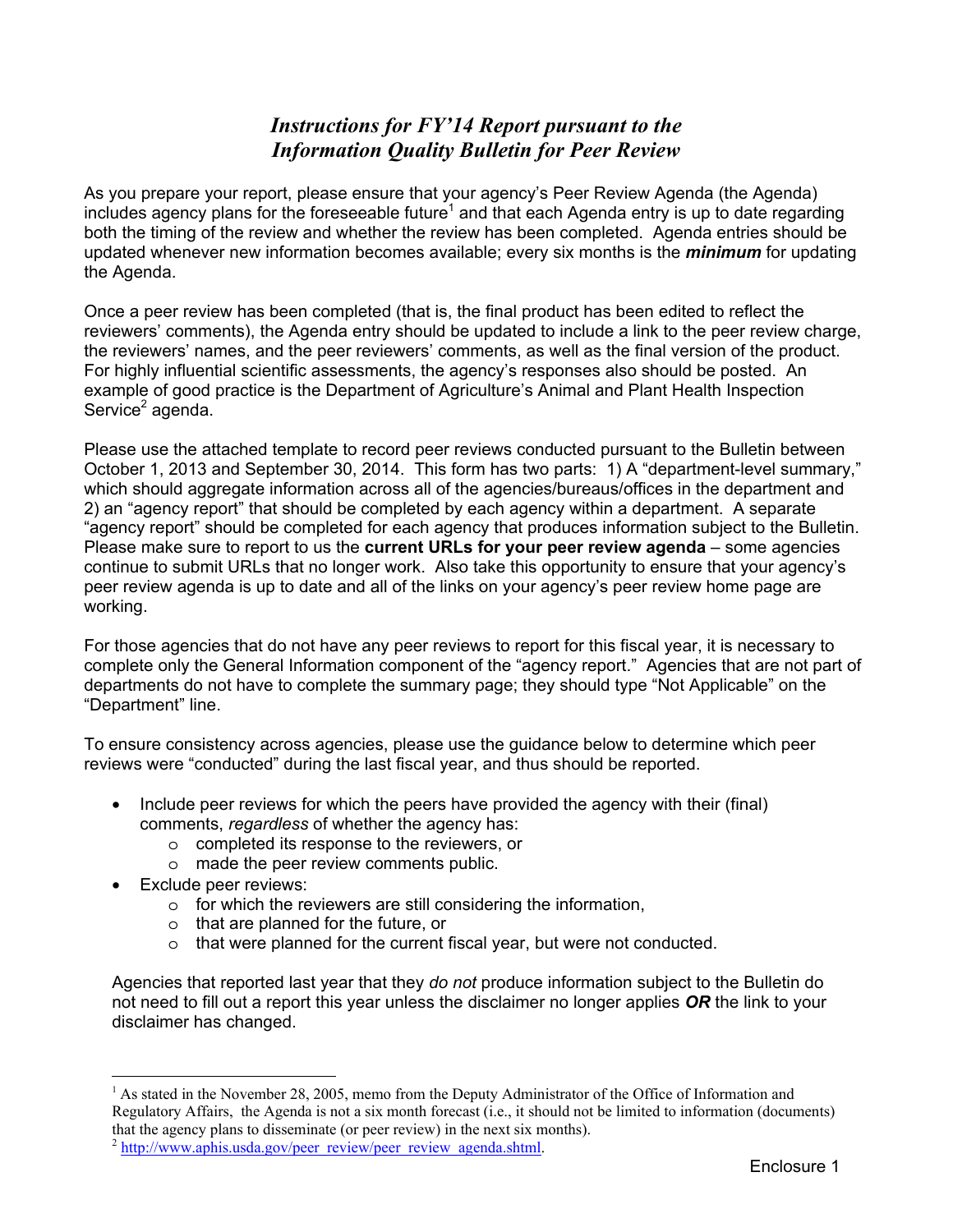Rather, those agencies should send an email to OMB peer review@omb.eop.gov with the agency's current point of contact for the Bulletin and the current URL to the disclaimer. The agencies to which this applies are listed at

http://www.whitehouse.gov/omb/inforeg\_agency\_info\_quality\_links/. The template for the appropriate disclaimer is shown below:

"based on the review it has conducted, the [AGENCY] believes that it does not currently produce or sponsor the distribution of influential scientific information (including highly influential scientific assessments) within the definitions promulgated by OMB. As a result, at this time the [AGENCY] has no agenda of forthcoming influential scientific disseminations to post on its website in accordance with OMB's Information Quality Bulletin for Peer Review."

Please send your *draft* Peer Review Bulletin Annual Report (**due March 6, 2015**) to OMB peer review@omb.eop.gov. Please do not post your draft report on your web-page until OMB review is complete.Should you have any questions related to the Peer Review report, please contact Margo Schwab (202 395-5647) mschwab@omb.eop.gov or James Kim (202 395-3085) james  $h$  kim@omb.eop.gov.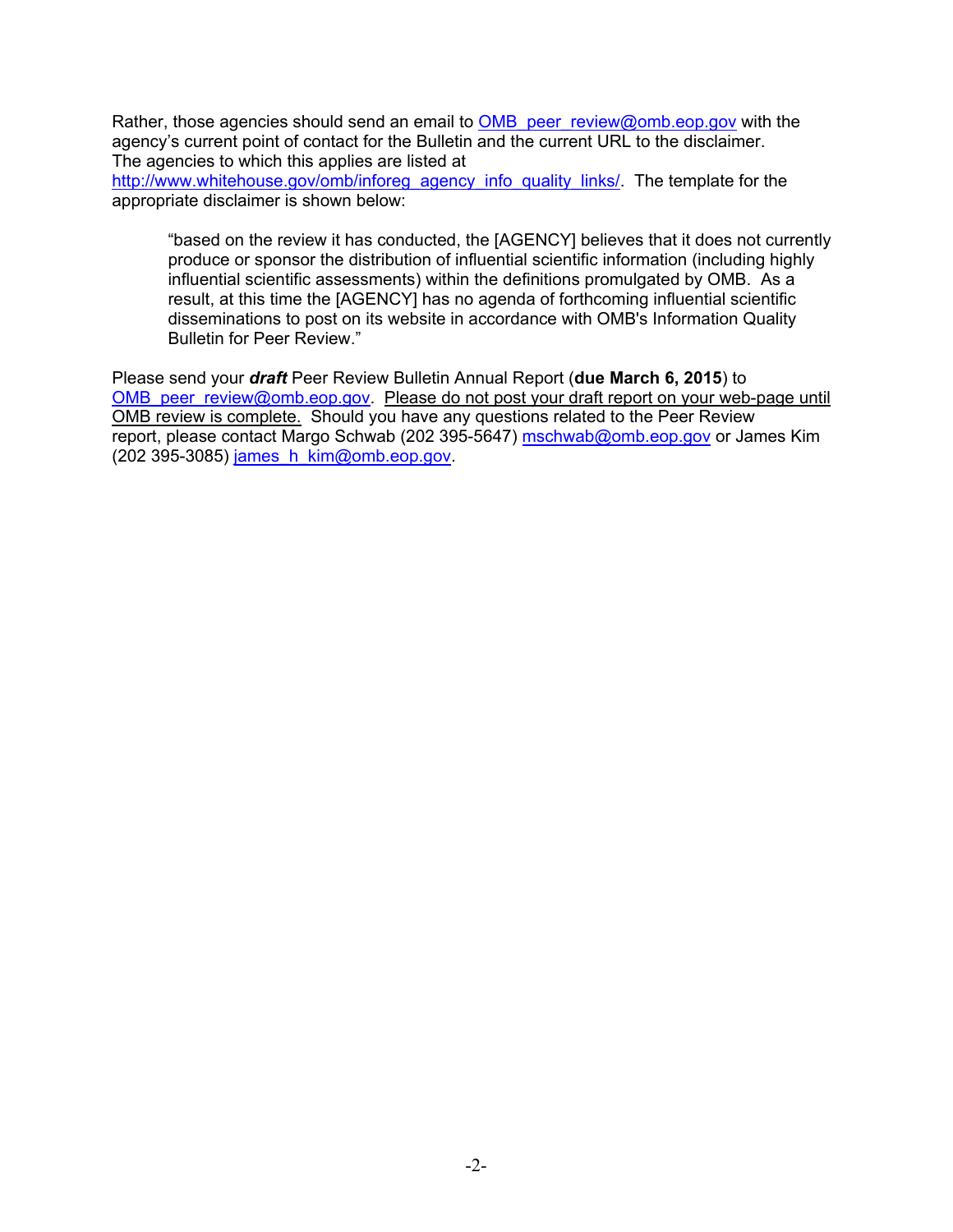#### **Template for FY'14 Report pursuant to the Information Quality Bulletin for Peer Review**

I*.* Summary Page for Department (if Applicable)

Department U.S. Nuclear Regulatory Commission

Departmental Contact for Implementation of the Bulletin for Peer Review

Name and title: Laura Pearson, Branch Chief

Email address: Laura.Pearson@nrc.gov Phone number: 301-415-6244

Provide the URL for Department's portal for compliance with the Bulletin http://www.nrc.gov/public-involve/info-quality.html \*\* ensure link is working

Have you checked to make sure all of the information and links on this URL are current? Y/N Y Is this URL:

A Department-wide Peer Review Agenda (Y/N) or Y

A set of links to each agency (bureau or office's) agenda  $(Y/N)?$   $Y$ 

How would a member of the public locate this peer review portal if she/he did not have this URL? Check all that apply:

A link from Department's home page  $X$ 

A link from Department's Information Quality home page  $\overline{X}$ 

Other means, e.g., a link from a science page (please describe) \_\_\_\_\_\_\_\_\_\_\_\_\_\_\_\_

Number of peer reviews conducted subject to the Bulletin in FY'14 (see instructions for what should and should not be included here).

Number of influential scientific information peer reviews (ISI) (not including highly influential scientific assessments)  $\qquad 0$ 

Number of highly influential scientific assessments (HISA)  $\qquad 0$ 

Number of Waivers, Deferrals, Exemptions, or Alternative Procedures used: Total #  $\;\;\;0$ 

Number of peer reviews that included at least one peer reviewer appointed pursuant to any exception to the applicable independence or conflict of interest standards of the Bulletin, including determinations by the Secretary or Deputy Secretary pursuant to Section III (3) (c). Total  $#_-$ 

Number of peer review panels that held in conjunction with public meetings: Total #  $\phantom{0}$  0

Number of public comments provided on the Department's peer review plans during FY'14, regardless of whether the peer review was actually completed during  $FY'14$ : Total  $#$  0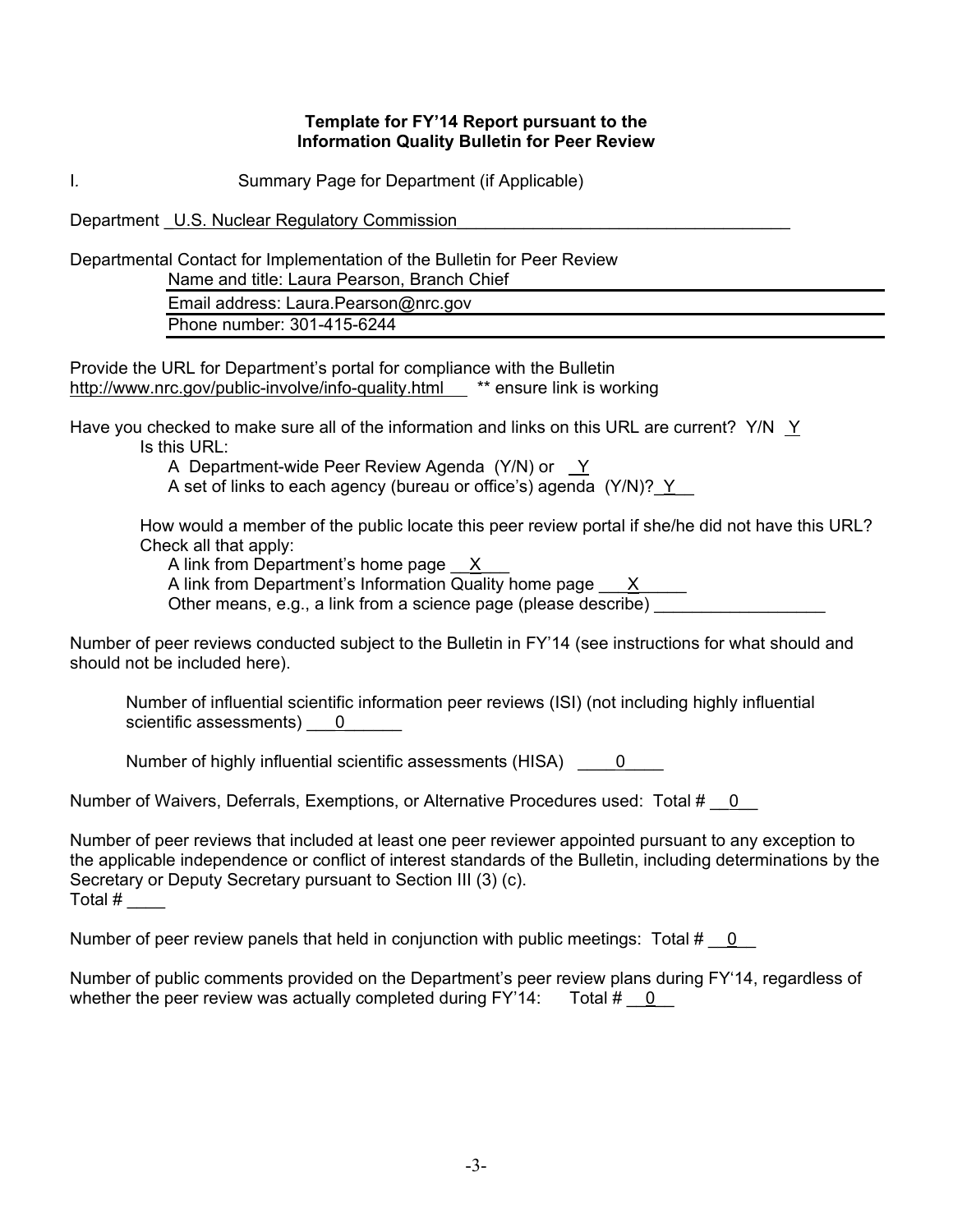### **Template for FY'14 Report pursuant to the Information Quality Bulletin for Peer Review**

II. Agency Report

## GENERAL INFORMATION

Agency U.S. Nuclear Regulatory Commission

Agency Contact for Implementation of the Peer Review Bulletin

Name and title: Laura Pearson, Branch Chief

Email address: Laura.Pearson@nrc.gov

Phone number: 301-415-6244

URL for Agency's Peer Review Agenda http://www.nrc.gov/public-involve/info-quality.html\_\_\_\_\_

\*\* ensure link is working

What pathway(s) can a member of the public use to find the Agency's peer review agenda if she/he did not have this URL?

- $\circ$  Link from Departmental or Agency home page,  $X$
- $\circ$  Link from Agency Information Quality home page,  $X$
- $\circ$  Link from science, research, or regulatory pages (please specify)
- $\circ$  Other (please describe)

Does the agenda provide links to peer review reports for all completed peer reviews?  $N/A$ 

Have you checked to make sure all of the information and links on the agency's peer review home page are current? Y/N Y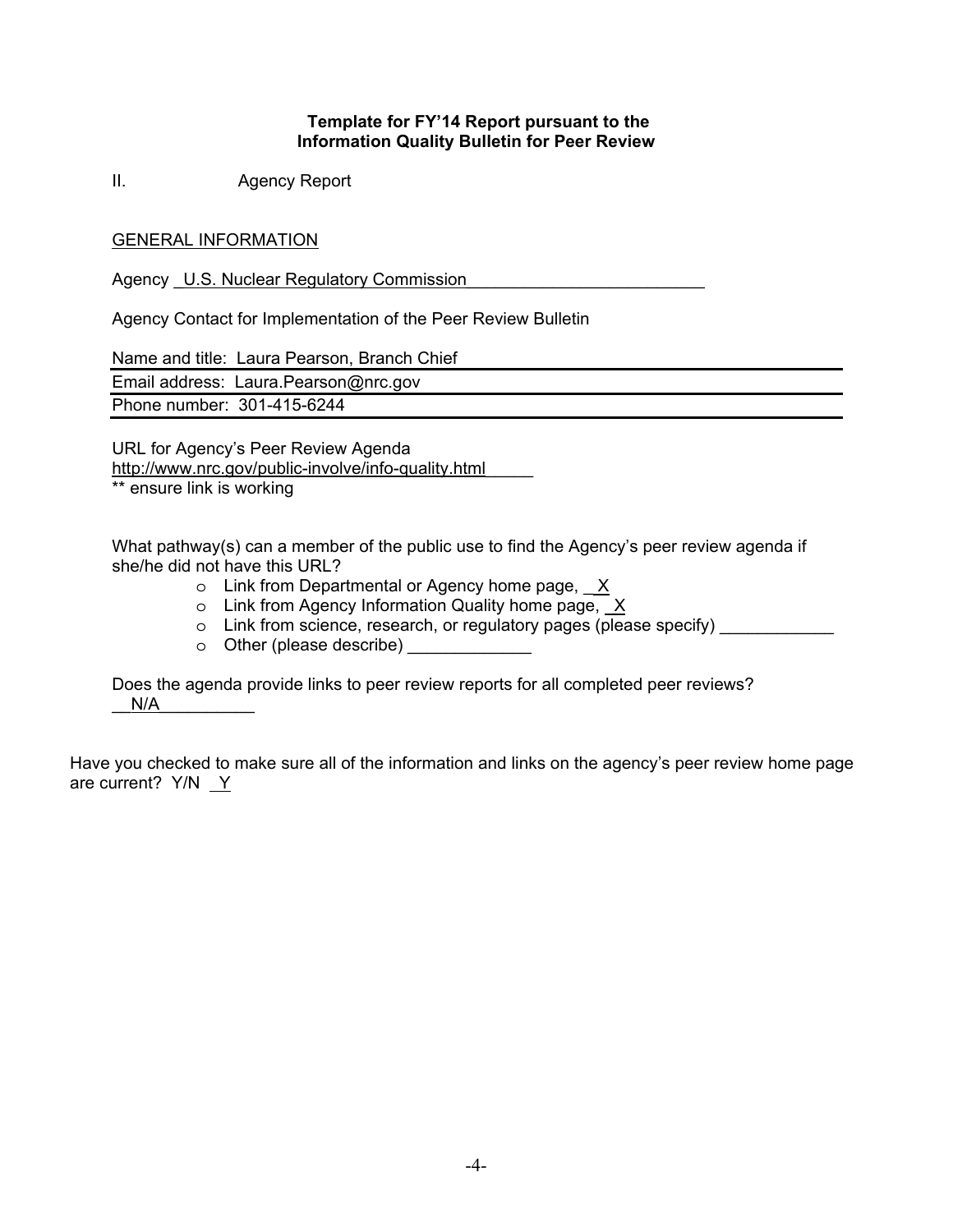## INFORMATION ABOUT REVIEWS CONDUCTED

Number of peer reviews conducted subject to the Bulletin in FY'14. (see instructions for what should and should not be included here).

> Number of influential scientific information peer reviews (ISI) (not including highly influential scientific assessments) <u>0</u>

List the title of each ISI. Indicate whether the Peer Review Report has been completed (Y/N) *add more lines as needed* **NOTE:** It is acceptable to provide a screen shot of your peer review agenda as an attachment.

Number of highly influential scientific assessments (HISA) 0 List the title of each HISA. Indicate whether the Peer Review Report has been Completed (Y/N) *add more lines as needed*

Provide the titles of ISIs and HISIs for which Waivers (W), Deferrals (D), or Exemptions (E) were invoked or Alternative Procedures used (A). *If deferral is marked, please indicate the duration of the deferral.*

*Title of Document Type of Document* **W, D, E,** *or* **A ISI** *or* **HISA** (and duration)

Number of peer reviews that included at least one peer reviewer appointed pursuant to any exception to the applicable independence or conflict of interest standards of the Bulletin, including determinations by the Secretary or Deputy Secretary pursuant to Section III (3) (c)?

Number of ISIs (not including highly influential scientific assessments)  $\qquad 0$ 

List titles

Number of HISAs \_\_\_0\_\_\_

List titles